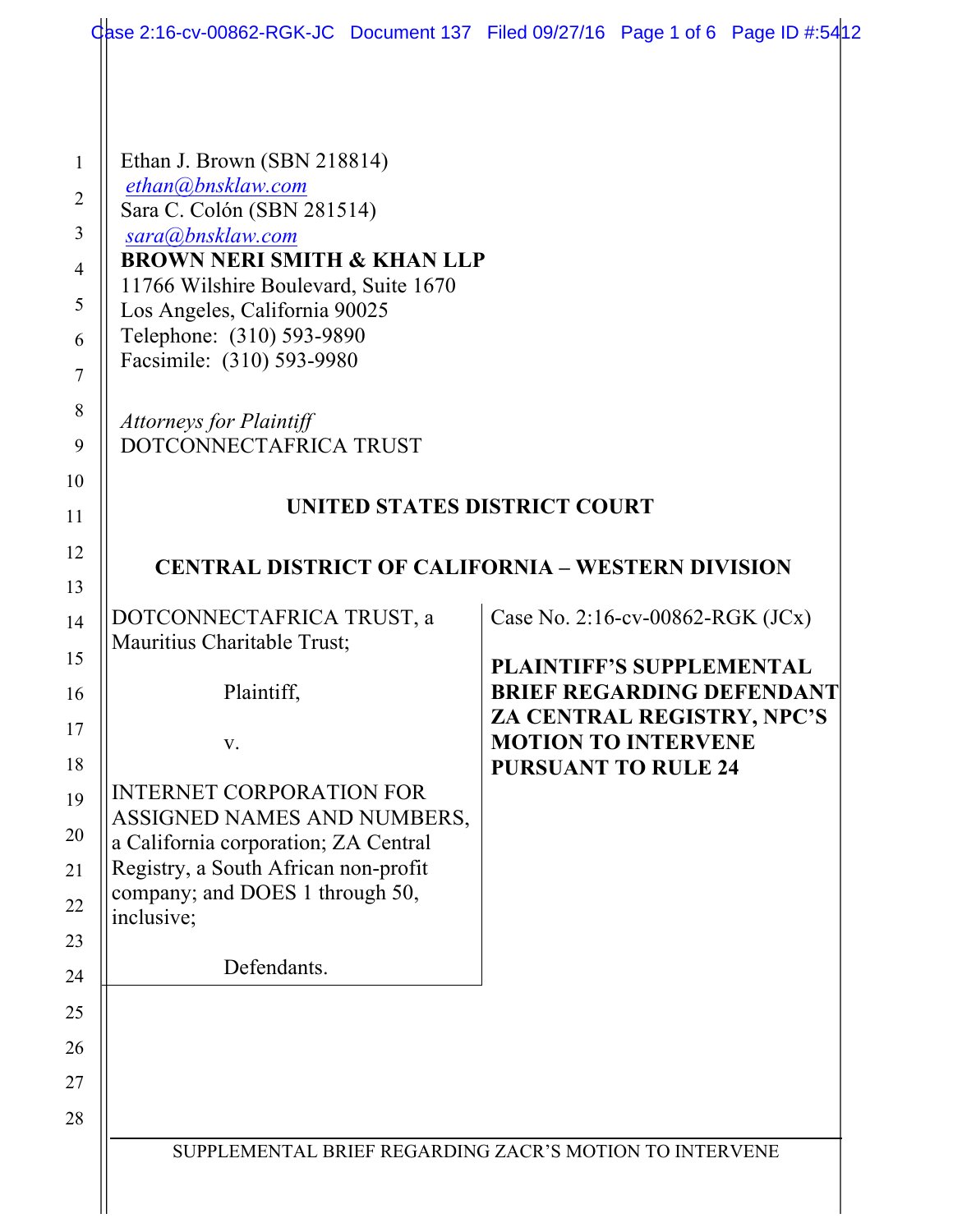## **MEMORANDUM OF POINTS AND AUTHORITIES**

# **I. INTRODUCTION**

1

2

3

4

5

6

7

8

9

10

11

12

13

14

15

16

17

18

19

20

21

22

23

24

25

26

 $\overline{a}$ 

27

28

Plaintiff DotConnectAfrica Trust ("DCA") requests that the Court determine that ZA Central Registry ("ZACR") is not a "necessary" or "indispensable" party, pursuant to Federal Rule of Civil Procedure 19, to DCA's tenth cause of action for declaratory relief. The Court can allow ZACR to intervene as a non-indispensable party without destroying its jurisdiction over the case. ZACR's stake in this case is as an interested applicant for the .Africa gTLD, nothing more. DCA agrees that on this basis, and this basis alone, it should be allowed to intervene in the case. However, ZACR is not a necessary, required or indispensable party under Rules 19(a) and 19(b), for the reasons set forth in greater detail below.

# **II. ZACR IS NOT A NECESSARY OR INDISPENSIBLE PARTY TO PLAINTIFF'S TENTH CAUSE OF ACTION.**

DCA's Tenth Cause of Action "seeks a judicial declaration that the registry agreement between ZACR and ICANN be declared null and void and that ZACR's application does not meet ICANN's standards." FAC ¶132.

## **A. ZACR Is Not a Necessary Party Pursuant to Rule 19(a)**

Rule 19(a) states that a required or necessary<sup>1</sup> party is a person whose absence means that "the court cannot accord complete relief among existing parties" and that "person claims an interest relating to the subject of the action and is so situated that disposing of the action in the person's absence may: (i) as a practical matter impair or impede the person's ability to protect the interest; or (ii) leave an existing party subject to a substantial risk of incurring double, multiple, or otherwise inconsistent obligations because of the interest." Fed. R. Civ. Pro. 19(a).

<sup>1</sup> Although Rule 19 no longer uses the terms "necessary" or "indispensable," courts use the terms as shorthand to describe the analysis under rule 19(a) and (b), respectively. *See E.E.O.C. v. Peabody Western Coal Co.* (9th Cir. 2010) 610 F. 3d 1070, 1078, fn. 1.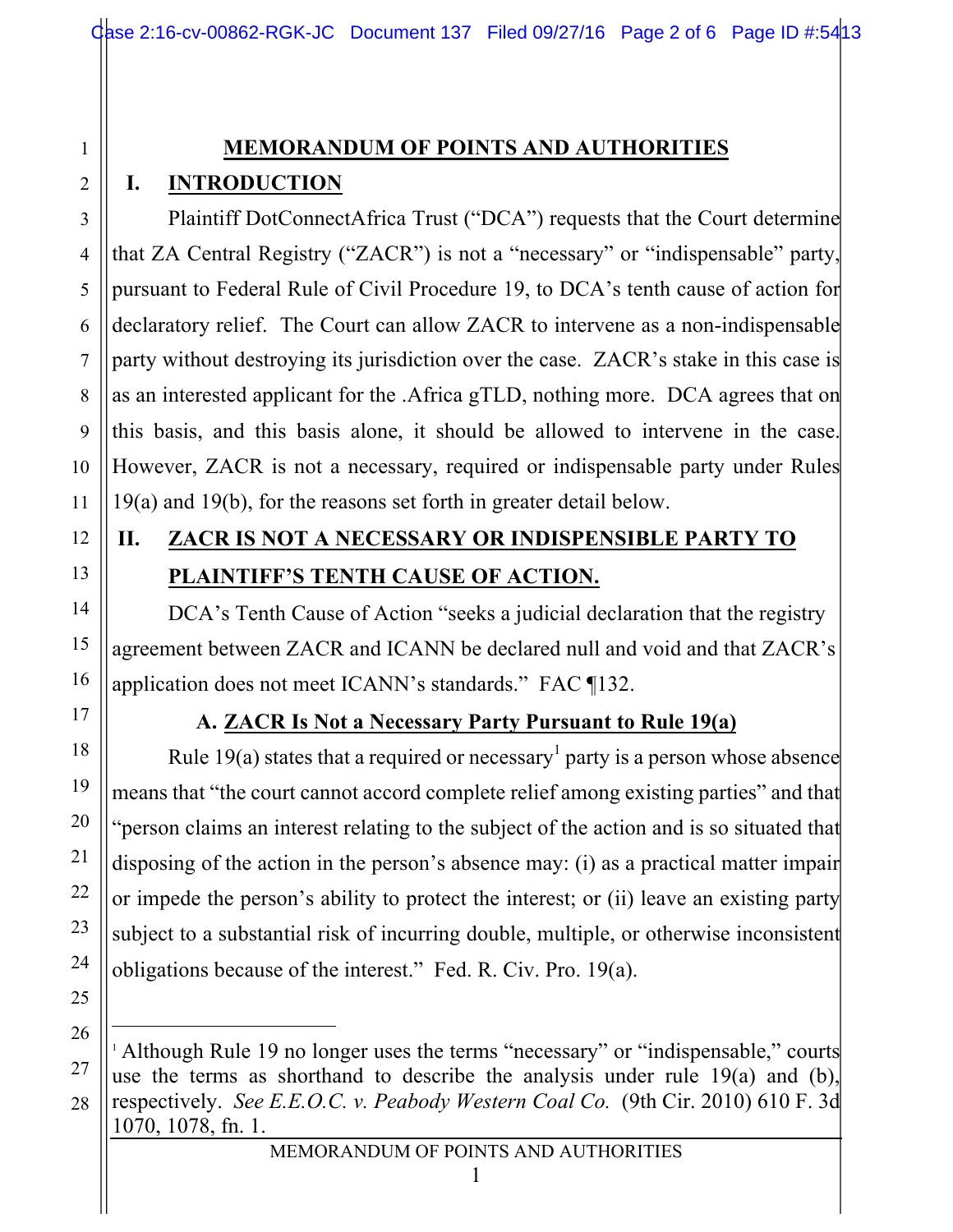1

2

3

4

5

6

7

8

9

10

11

12

13

14

15

16

17

18

19

20

21

22

23

24

25

26

27

28

As an initial matter, ZACR is not a necessary party under Rule 19(a). The court can afford complete relief among the existing parties without ZACR's presence. Determining whether the registry agreement is null and void merely requires a determination of whether ICANN's actions or inactions in processing DCA's application render it so. Had ICANN passed DCA's application and failed ZACR's application, as DCA argues it should have, ZACR would not have been entitled to the registry agreement. Even if ICANN had passed both applicants, ICANN would have had to hold an auction before awarding the registry agreement. (Dkt. No. 17-3 §1.1.2.10). Moreover, the Court can make a declaration regarding the adequacy of ZACR's application by reviewing ICANN's rules and ICANN's processing of ZACR's application. Therefore, no evidence or input from ZACR is required for the Court to make a determination with regard to the tenth cause of action.

With regard to the second factor, ZACR does not have to be absent from the case because the Court can allow it to intervene as a non-indispensable party, which it has requested and DCA does not oppose. Furthermore, neither ICANN nor DCA will be at substantial risk of incurring multiple or inconsistent obligations if ZACR intervenes as a non-indispensable party. If ZACR intervenes, any claims it might seek against ICANN would be issue precluded to the extent that they overlapped with the issues here. *See Ross v. Alaska,* 189 F. 3d 1107, 1110 - 1114 (9th Cir. 1999) (issue preclusion applied to party in subsequent action where the party voluntarily intervened in a prior action); *see also Arizona v. California*, 460 U.S. 605, 615 (1983).

#### **B. ZACR Is Not an Indispensable Party Pursuant to Rule 19(b)**

Even if the Court were to find that ZACR is a necessary party pursuant to rule 19(a), ZACR is not an indispensable party pursuant to Rule 19(b). Rule 19(b) states that if a person required to be joined cannot be joined, the "court must determine whether, in equity and good conscience, the action should proceed among the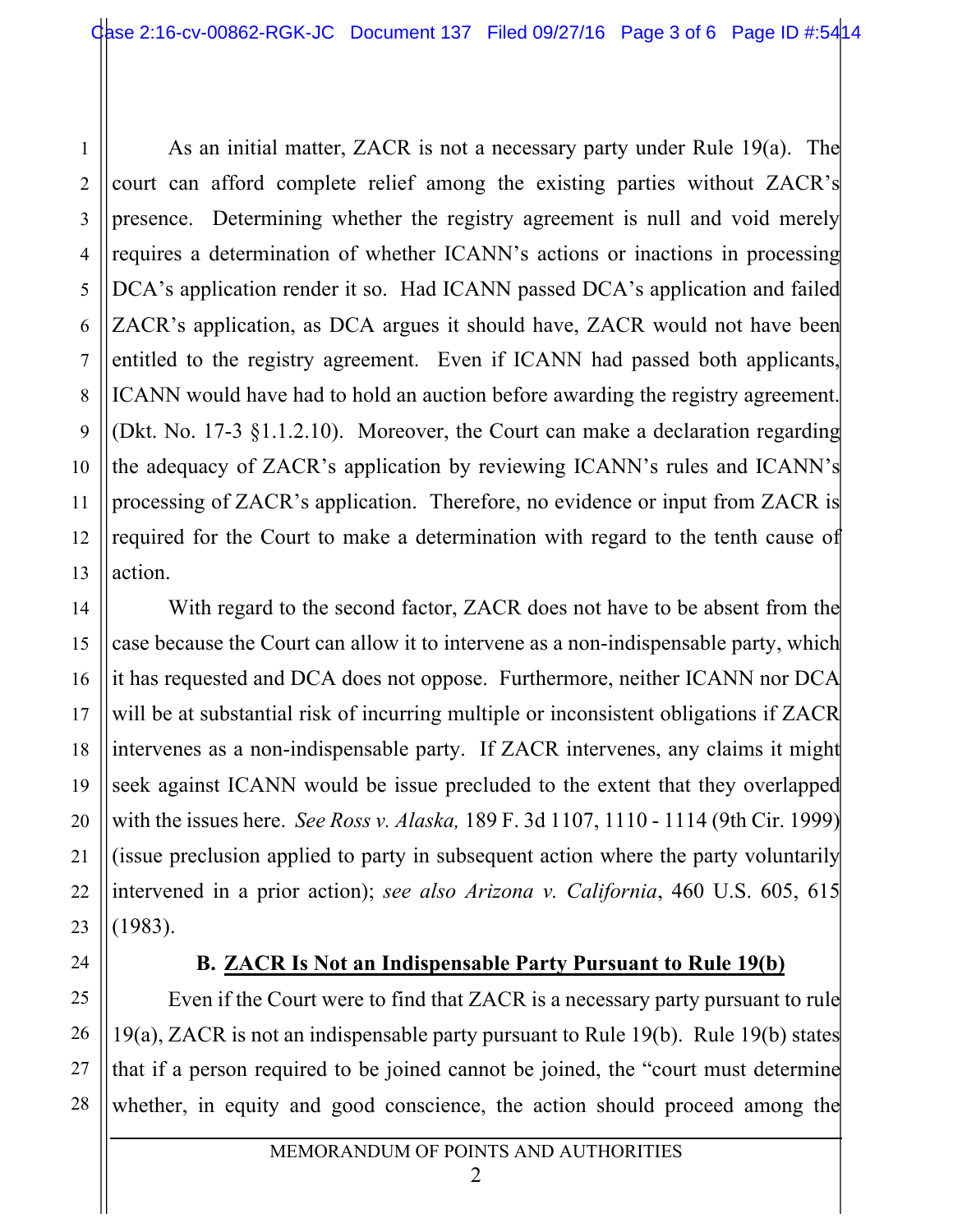2 3 4 5 6 7 8 existing parties or should be dismissed. The factors for the court to consider include: (1) the extent to which a judgment rendered in the person's absence might prejudice that person or the existing parties; (2) the extent to which any prejudice could be lessened or avoided by: (A) protective provisions in the judgment; (B) shaping the relief; or (C) other measures; (3) whether a judgment rendered in the person's absence would be adequate; and (4) whether the plaintiff would have an adequate remedy if the action were dismissed for nonjoinder." Fed. R. Civ. Pro. 19(a). In other words, the Court must determine whether ZACR is an indispensable party.

1

9

10

11

12

13

14

15

16

17

18

19

20

21

22

23

24

25

26

27

28

With respect to the first factor under Rule 19(b), ZACR can effectively be made a party through intervention. ZACR can intervene as a non-indispensable party- its interest aligned with defendant ICANN -- and advocate for its positions with regard to the registry agreement and its application, without destroying the Court's jurisdiction. *See Mattel Inc. v. Bryant* (9th Cir. 2006) 446 F. 3d 1011, 1014. Therefore, ZACR does not have to be an "absentee" as the first factor contemplates. 1966 Advisory Committee Note to Rule 19.

Likewise, with regard to the second factor of Rule 19(b), ZACR can lessen the prejudice to itself by intervening. *See* 1966 Advisory Committee Note to Rule 19 ("So also the absentee may sometimes be able to avert prejudice to himself by voluntarily appearing in the action or intervening on an ancillary basis.") (internal citations omitted).

The same is true for the third factor. Judgment does not have to be rendered in ZACR's absence because ZACR has requested permission to intervene and can intervene. In any event, adequate judgment could be rendered in ZACR's absence because, as the Court noted in its order dismissing ZACR as a party, "the Court finds Plaintiff's first request against ZACR (*i.e.,* that the Court declare the registry agreement null and void) unnecessary, as a favorable ruling on its claims against ICANN will result in the relief it seeks. As to the second request (*i.e.*, that the Court declare that ZACR's application does not meet ICANN's standards) the Court finds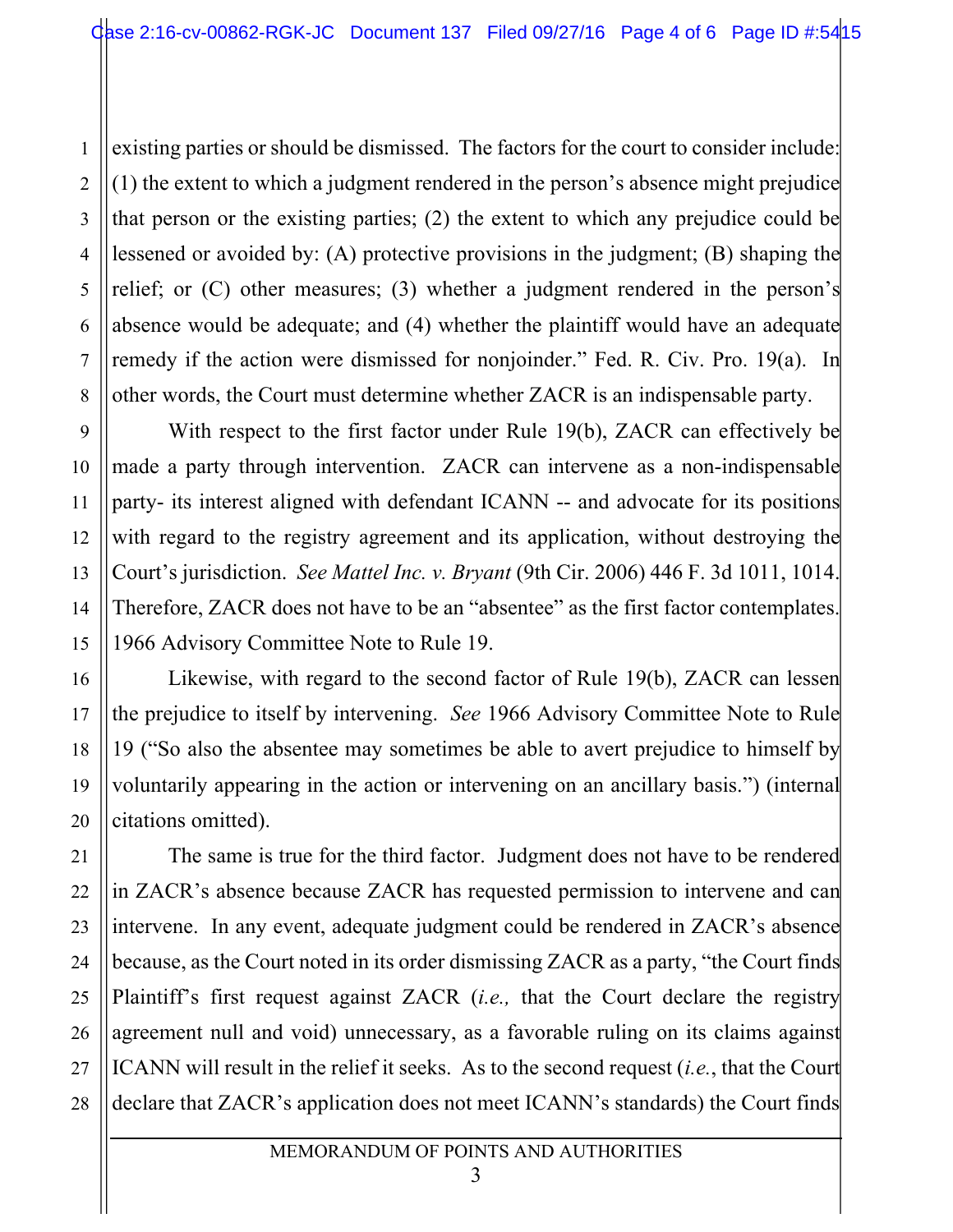1 2 3 that regardless of the existence of a separate substantive basis for liability, there is an insufficient nexus between the relief requested and the alleged wrongful conduct." (Dkt. No. 112 at 5).

With regard to the fourth factor, if the action were dismissed for lack of jurisdiction due to ZACR's non-joinder, DCA will not have an adequate alternate remedy. Although DCA could pursue the lawsuit in state court, the enforceability of the preliminary injunction would be in question and DCA would likely have to seek another injunction in state court, allowing ICANN to delegate .Africa to ZACR in the interim. Therefore, dismissal of the action here would be highly prejudicial to DCA and weighs strongly against a finding that ZACR is an indispensable party.

#### **III. CONCLUSION**

4

5

6

7

8

9

10

11

12

13

14

15

16

17

18

19

20

21

22

23

24

25

 $\overline{a}$ 

Accordingly, DCA respectfully requests that the Court determine that ZACR is not a required or indispensable party before allowing it to intervene.<sup>2</sup>

#### Dated: September 27, 2016 **BROWN NERI SMITH & KHAN LLP**

By: /s/ Ethan J. Brown Ethan J. Brown

> *Attorneys for Plaintiff* DOTCONNECTAFRICA TRUST

| $_{26}$    <sup>2</sup> DCA intends shortly hereafter to file a motion for leave to amend to add a Fifth |  |  |
|----------------------------------------------------------------------------------------------------------|--|--|
| Amendment claim for violation of due process against ICANN as an entity                                  |  |  |
| 27    contracted with the U.S. government to provide a public benefit; if DCA amends the                 |  |  |
| 28    complaint to add this claim, the Court will have federal question jurisdiction over                |  |  |
| $\parallel$ the matter, mooting the question of ZACR's indispensability.                                 |  |  |

MEMORANDUM OF POINTS AND AUTHORITIES